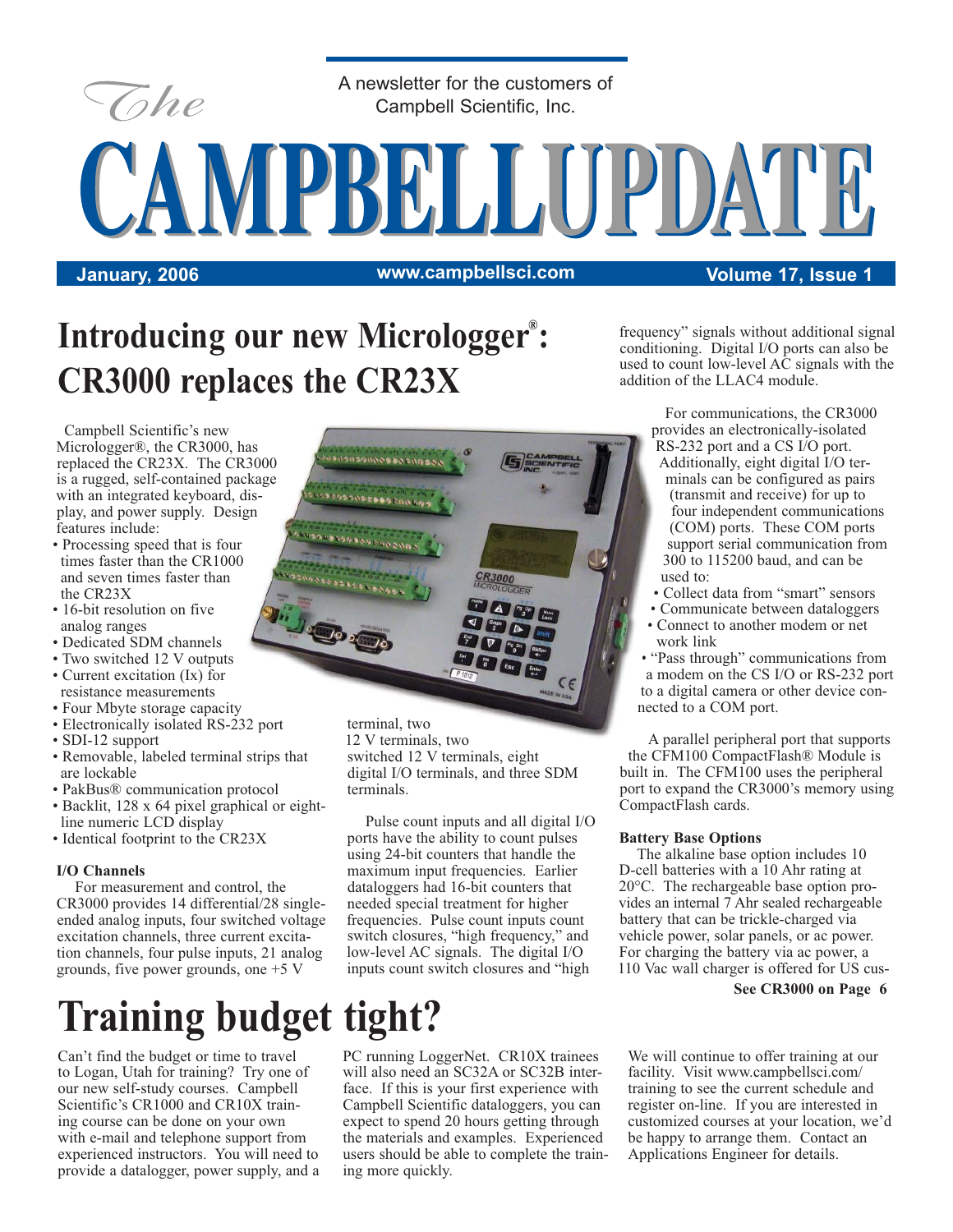### *Message from the President* **Window to the World – PC Software**

#### By Paul Campbell

A machine's capability is only as useful as the operator's understanding of the machine and its benefits. As the body of available technology expands for solving your measurement and data acquisition problems, one of our challenges is to make the benefits of new technology available to you without expanding complexity.



Indeed, something can be said for new technology that simplifies a machine. In the design of dataloggers and associated machines at CSI, we strive to balance flexibility and simplicity. The right balance will give you an extraordinary value with data acquisition tools that require some investment of your time, but in return offer you expanding capabilities as your understanding increases.

While much of the internal operation of a datalogger is hidden from external view, an operator must at a minimum specify the measurements to be made, at what frequency, and the means of reporting a useful result. While there are a number of functions supported through a simple keyboard and display, most of the user interface of Campbell Scientific equipment is handled through PC software. We offer three basic levels of PC software:

- entry level that is downloadable from our web site (Short Cut and PC200W)
- mid-level for the individual user requir ing programming and manual telemetry capability (PC400)
- top-level for supporting wide area networks with automated data retrieval

through a variety of telemetry means (LoggerNet).

The release of LoggerNet 3.2 (see article on page 4) is a landmark event. LoggerNet 3.2 supports a broad variety of dataloggers and communication peripherals for wide area networking with a client/server architecture that allows remote (Internet based) network administration as well as local or remote data export from the LoggerNet server. LoggerNet 3.2 also supports a new generation of dataloggers that includes the CR1000, CR3000 (cover article), and several others that are programmed with an improved Short Cut program generator and with a full-featured CRBasic editor. Adherence to the BASIC syntax provides an easier entry into programming dataloggers. Improvements in the editor, CR1000, and related operating systems extends usefulness of the datalogger into applications requiring more on-site processing or handling strings in the data structure. LoggerNet 3.2 will also translate more readily into languages other than English.

For several years Campbell Scientific's software development has been focused on improvements to the user interface, upgrades relating to Windows operating system as it moved to a 32-bit platform, and support for the new generation of dataloggers (CR1000, CR3000). While there is always an ongoing maintenance effort driven by market changes to computers and their operating systems, I foresee an opportunity to extend the range and functionality of software products in the future. Internal discussions have included the following topics:

- Improve datalogger network planning and set-up
- Wizard-based report generator to format

## **Argos Satellite Transmitter**

Scheduled for release in February, 2006, the ST-20 Argos PTT is compatible with our CR1000 and CR3000 dataloggers. Because Argos satellites are polar-orbiting, Argos field sites are well suited to deployment in high latitudes. The number of bits for each data point is user selectable. The ST-20 has low power drain,  $-40^{\circ}$  to  $+70^{\circ}$  C operating temperature range, and seven data buffers.

printable reports

- Support for mainstream relational data bases
- Improve web publication support
- Integration with Geographic Information Systems (GIS)
- More sophisticated data analysis and graphics
- Enhanced troubleshooting and diagnos tic tools
- LoggerNet server on LINUX (existing clients on Windows)
- Application specific adaptations.

As you read through the list, consider your use of Campbell Scientific software. Feel free to give us feedback on where you would like to see improvements or related products. Please direct this feedback to software@campbellsci.com.

We remain committed to an offering of software products that are easy to install and use on popular PC operating systems. If you haven't tried our latest offerings, I invite you to visit www.campbellsci.com and review our software products.

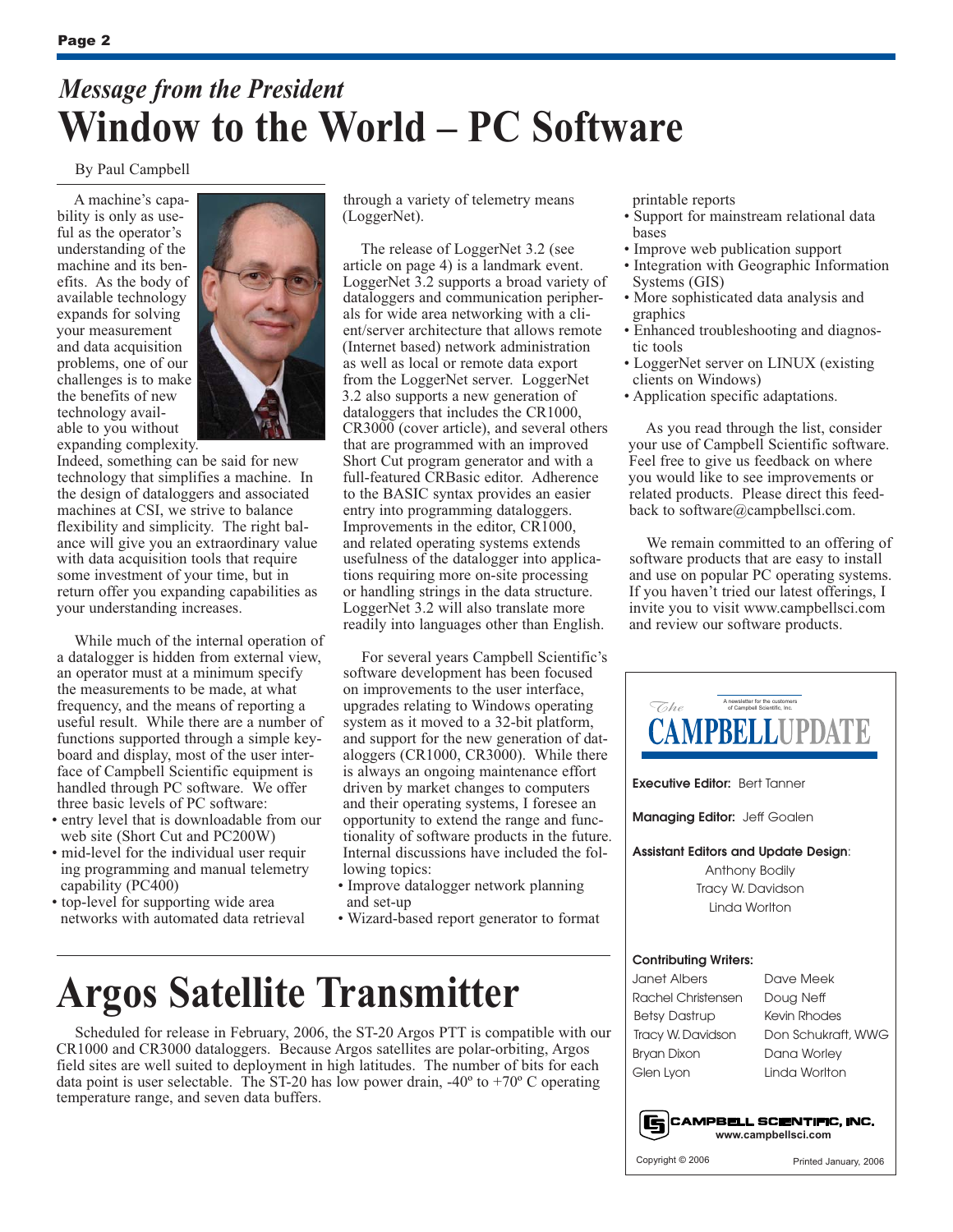### **Campbell Scientific VP Receives Distinction as Fellow of Agronomy Society Press Release Courtesy ASA**

Bertrand D. Tanner has received the honor of Fellow of the American Society of Agronomy for 2005. The prestigious award was presented at the 2005 ASA Annual Meetings held in conjunction with the Crop Science Society of America (CSSA) and Soil Science Society of America (SSSA) on Nov. 6 to 10 in Salt Lake City, Utah.

Bertrand D. Tanner is a vice-president and micro-meteorologist at Campbell Scientific Inc., Logan, Utah and has been a corporate director since 1980. In 1993, he helped form Campbell Scientific Australia and has served since as board chairman. He received his B.S. degree at the University of Wisconsin-Madison and his M.S. degree at Utah State University.

Since joining the company in 1978, Bert has been involved with environmental instrumentation and measurement practices, and with supporting applications in a variety of research disciplines. Early emphasis included the development of automated weather stations, widely deployed today in networks serving both agricultural research and producers. He has authored two invited chapters on automated weather stations. A primary focus has been the development and field operation of sensors for measuring the surface-atmosphere exchange of heat, water vapor, CO<sub>2</sub> and other trace gases. Bert holds a patent on a fast response water vapor sensor and led his company's participation in establishing China's carbon flux network, a Chinese Academy of Science program. He has participated in several international measurement workshops as an invited



*Bert Tanner with his certificate of recognition from ASA after being named Fellow in 2005.*

lecturer and served on the editorial committee for the ASA monograph Micrometeorological Measurements in Agricultural Systems.

The Society has been selecting outstanding members to the position of Fellow since 1924. Colleagues within the Society nominate worthy members, and they are carefully ranked before final selection is made by the ASA Executive Committee. The Society has chosen 25 individuals, based on their professional achievements and meritorious service, to receive this honor in 2005.

## **VisualWeather 2.0: Added ease and flexibility**

VisualWeather 2.0 was released in September. VisualWeather supports program generation, real-time data monitoring, automated data collection, and report generation, but heretofore was limited



*VisualWeather screen graphically displays meteorological data retrieved from a weather station.*

to Campbell Scientific's MetData1 and ET106 preconfigured weather stations. The new version of VisualWeather can interface with almost any of our custom weather stations. An EZSetup Wizard guides you through the necessary steps of configuring a weather station. To communicate with your station, VisualWeather supports direct connect, telephone, TCP/ IP, spread spectrum radios, VHF/UHF radios, and multidrop communications devices.

Other features added to the latest version include:

- support for barometers
- heat index reports and two custom reports with selectable start and end dates

• your choice of Penman-Monteith, stan dardized short crop, or standardized tall crop methods for calculating evapotrans piration

- the ability to link different crop coeffi cients to different crop stages for estimat ing crop water needs
- an improved real-time display

#### **Custom Weather Stations**

We've included our Short Cut program generator with VisualWeather. You can use Short Cut to generate the program and wiring diagram for your custom station. You can then use VisualWeather to send the program to the weather station and map the data fields used for report generation and real-time displays.

#### **Preconfigured Weather Stations**

For a preconfigured weather station, VisualWeather generates a program based on information you provide about the sensors and sends the program to your weather station.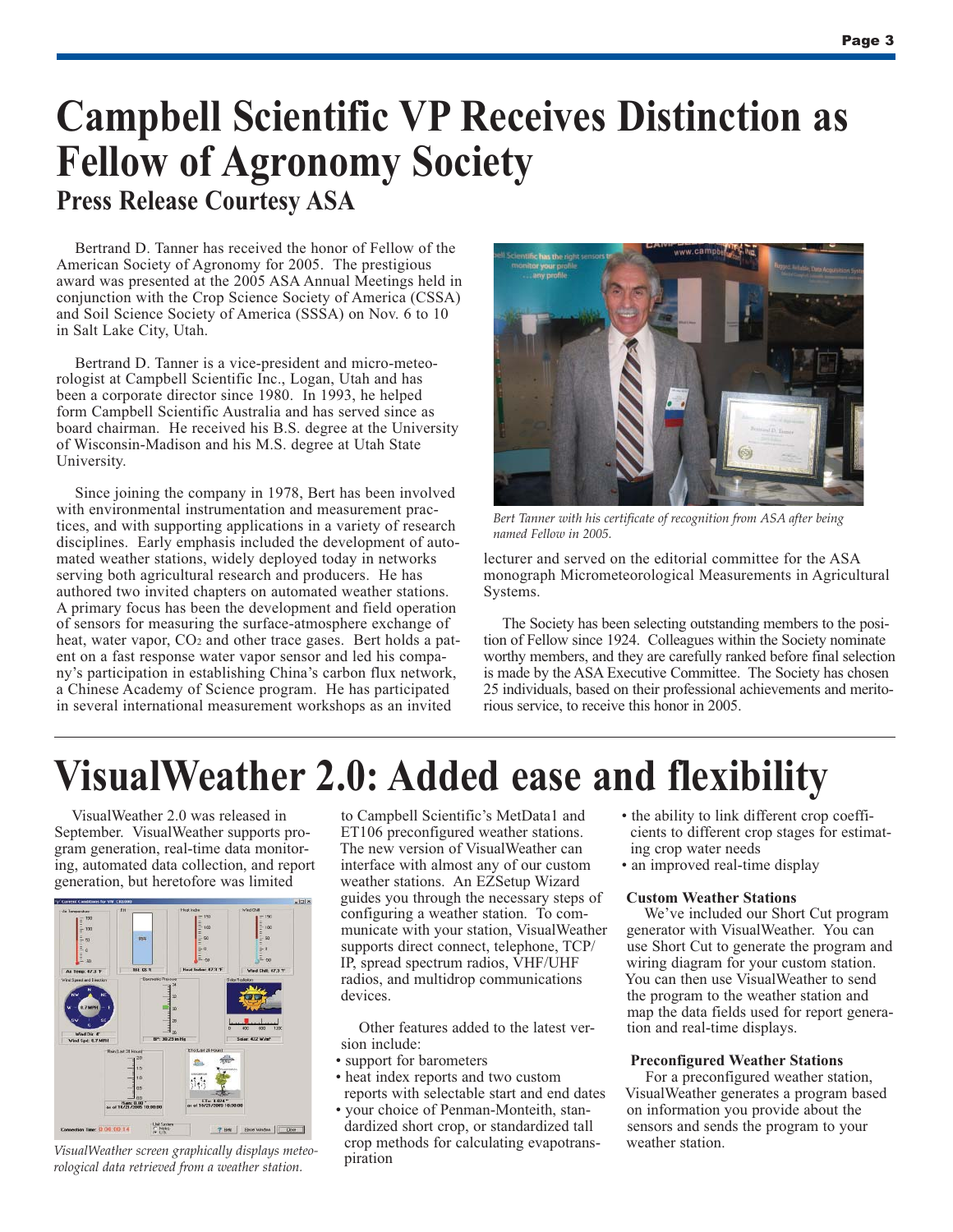### **LoggerNet 3.2 New Client-server Products and CR3000 Support**



LoggerNet 3.2 introduces support for the new CR3000 Micrologger® and two new LoggerNet products, LoggerNet Remote and LoggerNet Admin. Also included is an updated version of Real Time Monitoring and Control Software (RTMC 2.0, see page 7).

From its inception, LoggerNet used client-server architecture. Starting the Toolbar launches a server process that runs in the background to manage communications with various devices to all

of our dataloggers. Client programs can then request data from the server's "data cache" without having to contact the dataloggers, making it possible to distribute data to remote PCs without those PCs needing to contact the datalogger directly. The server typically writes data files to one its local drives, but remote clients on remote PCs can also contact the server to create remote data files.

Version 3.2 makes remote administration functions available for all Campbell Scientific datalogger users through LoggerNet Remote and LoggerNet Admin. LoggerNet Remote is used to administer the network from afar. It is installed on a remote PC with advanced version of clients, but does not include the LoggerNet server. LoggerNet Admin provides the LoggerNet server, clients, and the advanced clients.

Advanced clients included with LoggerNet Admin are:

• Security Manager—creates user names

 and passwords with different levels of access to the LoggerNet server and data logger network

- LoggerNet Server Monitor—monitors the state of remote servers
- Service Manager—installs and runs the LoggerNet server as a Windows service without the Toolbar open, for cases where the PC needs to run without some one logging onto it, such as after a power failure or in a secure room
- Data Export—provides a socket interface to a custom application used to automati cally feed a database
- Hole Monitor—updates missing data in RF data advise networks

To update from earlier 3.x versions to LoggerNet 3.2, visit www.campbellsci. com/downloads. LoggerNet 3.2 users can upgrade to LoggerNet Admin at a lower price by purchasing a LoggerNet Remote license and installing it over their existing LoggerNet instance.

#### **See Loggernet 3.2 on Page 5**

### **LP02 Pyranometer**

Hukseflux's LP02 Pyranometer has been added to our product line. This ISO second class pyranometer measures solar radiation with a high-quality blackened thermopile protected by a dome. The blackened thermopile provides a flat spectral response for the 305 to 2800 nm spectral range, which allows the LP02 to be used under plant canopies or lamps, when the sky is cloudy, and for reflected radiation measurements. The LP02 features a temperature dependence of  $\leq 0.1\%$  occurs and a bubble level and three adjusting screws for leveling the sensor. Customers can mount two LP02s back-to-back to make a low-cost albedometer.

### **CMP3 Pyranometer replaces the CM3**

The CMP3 Pyranometer, manufactured by Kipp & Zonen, has replaced the CM3 Pyranometer. The CMP3 is an ISO second class pyranometer that measures solar radiation with a high-quality blackened thermopile protected by a dome. The blackened thermopile provides a flat spectral response for the 310 to 2800 nm spectral range, which allows the CMP3 to be used under plant canopies or lamps, when the sky is cloudy, and for reflected radiation measurements. The CMP3 features a white, snap-on, sun shield that reduces the sensor's temperature. A bubble level and three adjusting screws are provided for leveling the sensor. To make a low-cost albedometer, customers can mount two CMP3s back-to-back.

# **Enclosure Door Switch**

A door switch indicator (part number 18165) is now offered for our enclosures. This magnetic switch allows our dataloggers to detect enclosure door status (open or closed) and to include that status in the data stream to document maintenance visits, unauthorized visits, spikes in RH due to door opening, etc. Templates are provided to ensure proper installation.

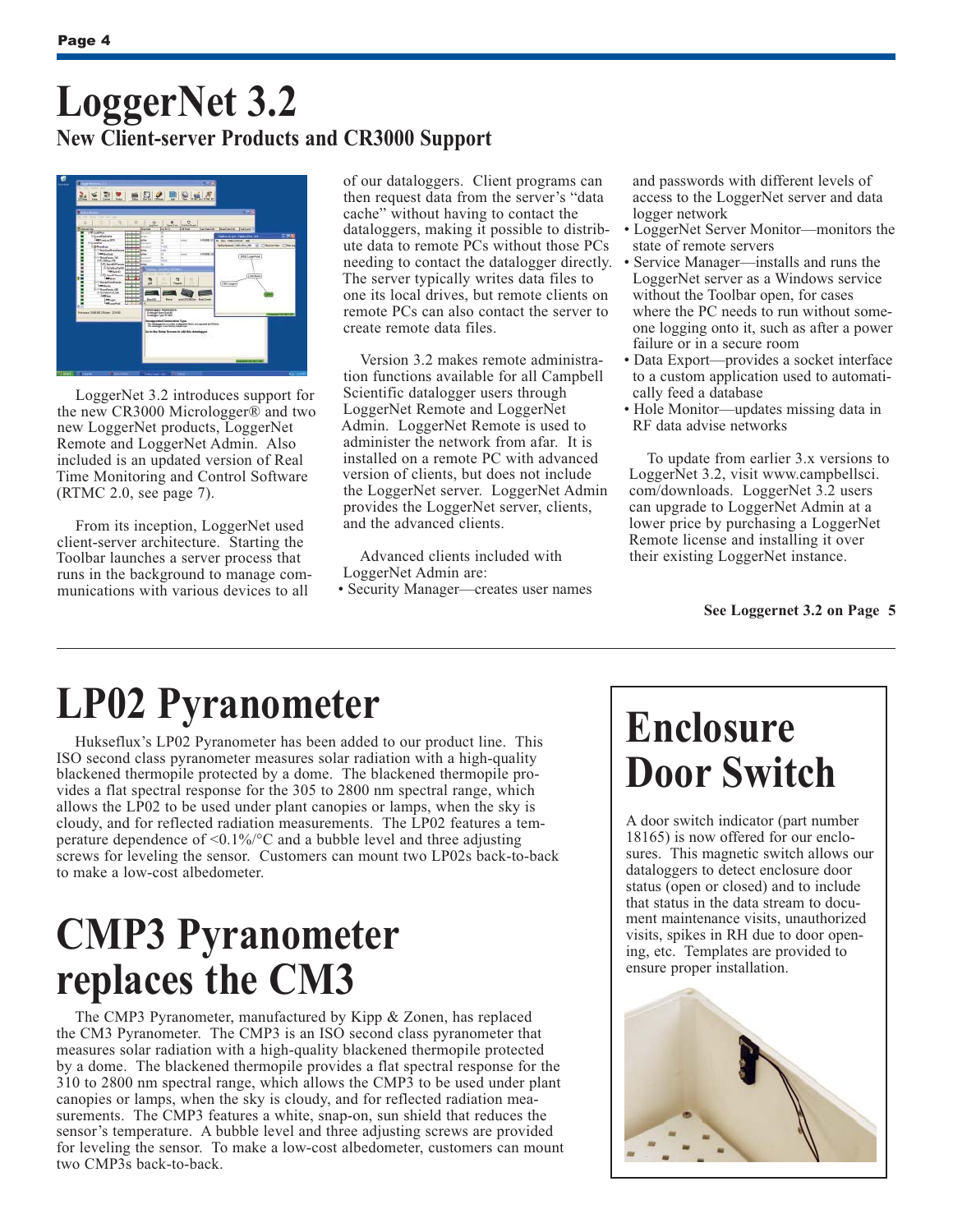## **Loggernet 3.2**

#### **Continued from Page 4**

Owners of 2.x versions can migrate to LoggerNet Admin in a two-step process. First, upgrade your LoggerNet license at a discounted price to LoggerNet 3.2. Then, add a LoggerNet Remote license and install it over LoggerNet 3.2 to obtain the functionality available in LoggerNet Admin.

LoggerNet 1.x owners can install LoggerNet Admin 3.2 in parallel with their existing software to preserve the older networks until they become comfortable with the new screens and features.

During the install, LoggerNet 3.2 will offer to upgrade



*EnviroSMART probe*

Sentek's EnviroSMART and EasyAG water content profile probes have been improved to make them easier to use in the field and provide better measurements. New features include:

- Rapid Measurement Technique (RMT) circuitry (reduces power consumption)
- Replaceable fuse
- Reverse polarity protection

#### **EasyAGII Only**

- Improved design to reduce fouling of electronics
- Improved top cap seal and brass cap fastening inserts
- Removable / replaceable interface
- Better access to the diagnostic connector
- New cutting edge and insertion tools

Call Campbell Scientific to find out how you can easily incorporate water content profile probes into your measurement sites.



*The EnviroSMART is inserted into an access tube in a row of cotton.*

LoggerNet 2.x or PC400. Choosing to upgrade will remove the older installs, though you may have to update file and path names for your data files.

We recommend that users back up their networks regularly. LoggerNet 3.2 offers a useful option from the Setup Screen for creating a single backup file. This backup utility can be run while the server is operating and can also be triggered automatically through LoggerNet's Task Master.

LoggerNet is not just for large networks. This new release brings "big network" power to every network.

## **2006 Pricelists**

Our US and International price lists for 2006 are available, effective February 1, 2006. You can receive our price lists via email by contacting one of our applications engineers. While most of the datalogger and software prices remain the same, the prices of many of the sensors have increased. Price changes in hardware are primarily due to changes in manufacturing and cost of parts. Throughout the year, our price lists will be updated monthly to reflect new products.

### **New GSA Contract**

We are pleased to annouce our new GSA contract, MAS Contract Number GS-07F-9255S, active through December 2010. Our CR3000 Micrologger and high data rate GOES satellite transceiver, the TX312, can now be ordered from our GSA contract.

### **Voice Synthesized Modem Supports PakBus Dataloggers**

Campbell Scientific's COM310 modem now supports our CR3000, CR1000, and other dataloggers with PakBus® operating systems. The COM310 can answer incoming calls, recite pre-defined messages that include the latest measurements, initiate voice warning call-outs, and commence data calls. Customers use either CRBasic code or LoggerTalk™ software to generate messages.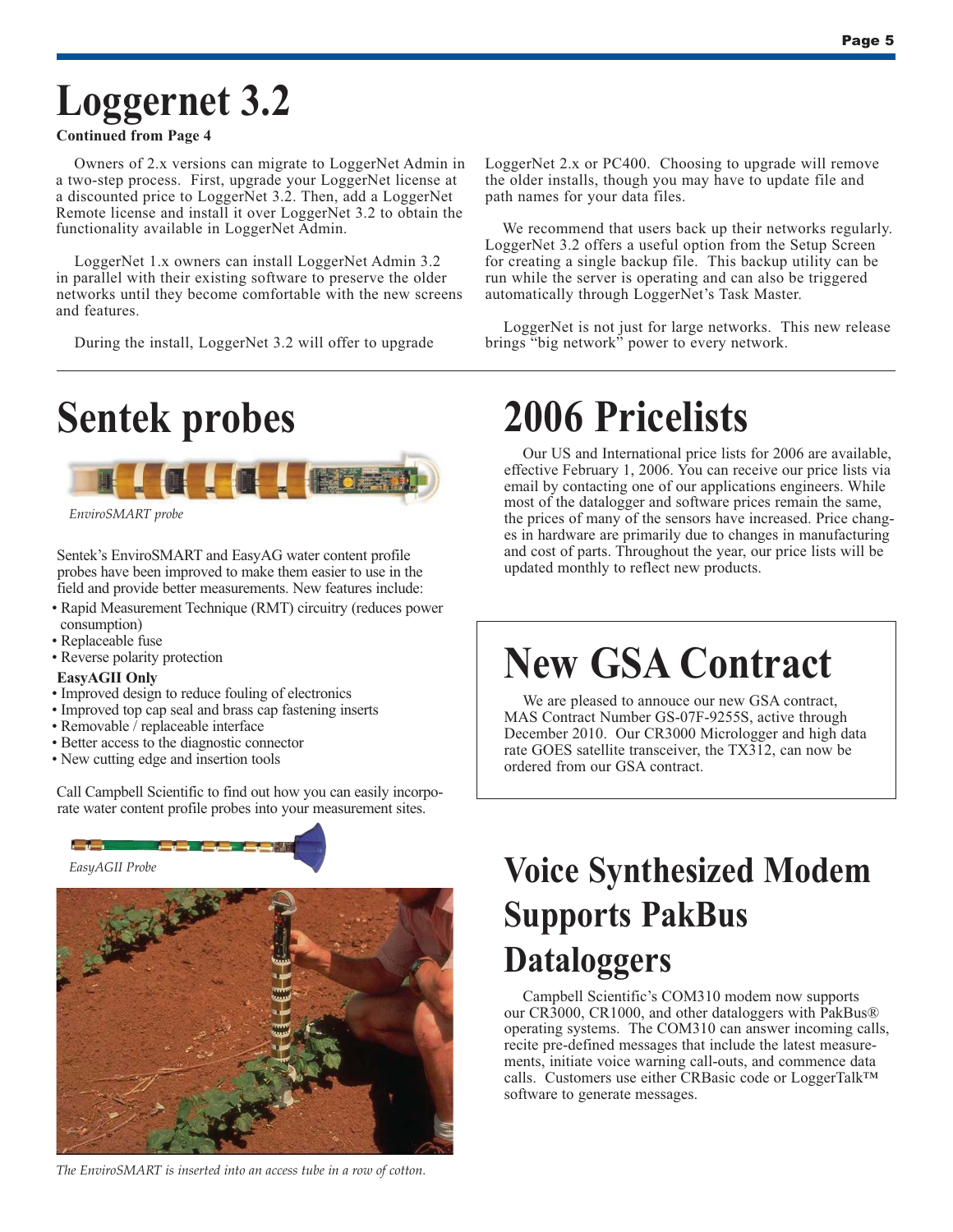#### **CR3000 Continued from Page 1**

tomers or other countries with 110 Vac outlets. A 100 to 240 Vac wall charger is also available. When using vehicle power, our DCDC18R Boost Regulator is used to increase the vehicle's supply voltage to charging levels required by the CR3000.

The low-profile (no battery) option requires a user-supplied dc source. It is used when the system's power consumption requires a larger capacity battery or when it's advantageous for the datalogger to have a smaller depth or weight.

#### **Datalogger Programming**

The CR3000 is programmed using CRBasic. CRBasic programs can be created using the Short Cut program generator or the CRBasic Editor. Short Cut generates CR3000 programs and wiring diagrams in four easy steps and supports almost all of Campbell Scientific sensors. The CRBasic Editor uses a flexible BASIC-like programming structure to create more complex CR3000 programs. Short Cut generated programs can be imported into the CRBasic Editor to add instructions or functionality not supported by Short Cut. Short Cut and the CRBasic Editor are available in LoggerNet 3.2 Datalogger Support Software.

For CR23X customers, LoggerNet 3.2 includes the Transformer application to convert existing CR23X Edlog programs to CR3000 CRBasic programs.

#### **CR23X Availability**

Limited quantities of CR23X Microloggers are available for purchase. As with all of our retired products, we will continue to service the CR23X as long as parts are available.

#### **CR3000 Micrologger vs CR23X Micrologger**

| <b>Feature</b>                              | <b>CR23X</b>            | <b>CR3000</b>                                    |
|---------------------------------------------|-------------------------|--------------------------------------------------|
| <b>Execution Interval Max</b>               | $100$ Hz                | $100$ Hz                                         |
| Speed (# fast measurements stored at 100Hz) | 2                       | 14                                               |
| <b>Analog Input</b>                         |                         |                                                  |
| Channel count (Differential)                | 12                      | 14                                               |
| Max input Voltage (+9% overhead)            | $\pm 5000$ mV           | $\pm 5000$ mV                                    |
| Resolution                                  | 15-bit basic resolution | 16-bit basic resolution                          |
| Integration over 50/60 Hz                   | partial cycle 5V range  | full cycle all ranges                            |
| Internal noise (50/60 Hz Diff Integration)  | $0.15 \mu V$            | $0.19 \mu V$                                     |
| <b>Analog Output</b>                        |                         |                                                  |
| Voltage Excitation Channel count            | $\overline{4}$          | 4                                                |
| Vx Resolution                               | $333 \mu V$             | $170 \mu V$                                      |
| CAO Channel count                           | $\mathfrak{D}$          | $\mathfrak{D}$                                   |
| <b>CAO</b> Resolution                       | $333 \mu V$             | $170 \mu V$                                      |
| Current Excitation Channel count            | n/a                     | 3                                                |
| Ix Range                                    | n/a                     | $\pm 2.5$ mA                                     |
| <b>Pulse Counters</b>                       |                         |                                                  |
| Pulse Port Channel count                    | $\overline{4}$          | $\overline{4}$                                   |
| Counters                                    | 8-bit each              | 24 bit each                                      |
| High Frequency Mode (Max)                   | $400$ kHz               | 250 kHz                                          |
| Low Level AC Range (20 mV)                  | $1$ kHz                 | $20$ Hz                                          |
| Low Level AC Range (5000 mV)                | $16$ kHz                | $20$ kHz                                         |
| <b>Digital Control Ports</b>                |                         |                                                  |
| Control Port Channel count                  | 8                       | $8 + SDM - C1$ , C <sub>2</sub> , C <sub>3</sub> |
| High Frequency Max                          | $2.5$ kHz               | $400$ kHz                                        |
| SDI-12 Channel count                        | $\overline{4}$          | 4 C1, C3, C5, C7                                 |
| COM ports                                   | 2 C5, C6, C7, C8        | 4 C1-2, C3-4, C5-6, C7-8                         |
| COM port baud rate max                      | 4800                    | 115200                                           |
| Switched 12V                                |                         |                                                  |
| <b>Channel Count</b>                        | $\mathbf{1}$            | $\overline{2}$                                   |
| <b>Communications</b>                       |                         |                                                  |
| RS-232 Port count                           | 1                       | 1<br>Transformer                                 |
| Isolation                                   | Optical                 | 115200                                           |
| Baud Rate Max<br>CS I/O Port Count          | 38400<br>1              | 1                                                |
| <b>Additional COM Ports</b>                 |                         |                                                  |
|                                             | n/a                     | COM 1, 2, 3, 4                                   |
| <b>System</b><br>Clock Accuracy             | $\pm 12$ min/yr         | $\pm 3$ min/yr                                   |
| Quiescent Current                           | $2 \text{ mA}$          | $2 \text{ mA}$                                   |
| Display on Current                          | $+7$ mA                 | $+1$ mA                                          |
| Backlight on Current                        | n/a                     | $+42 \text{ mA}$                                 |
| Data Storage                                | 2M Flash                | <b>4M SRAM</b>                                   |
| Peripheral Expansion Port                   | n/a                     | Flash Card                                       |
|                                             |                         |                                                  |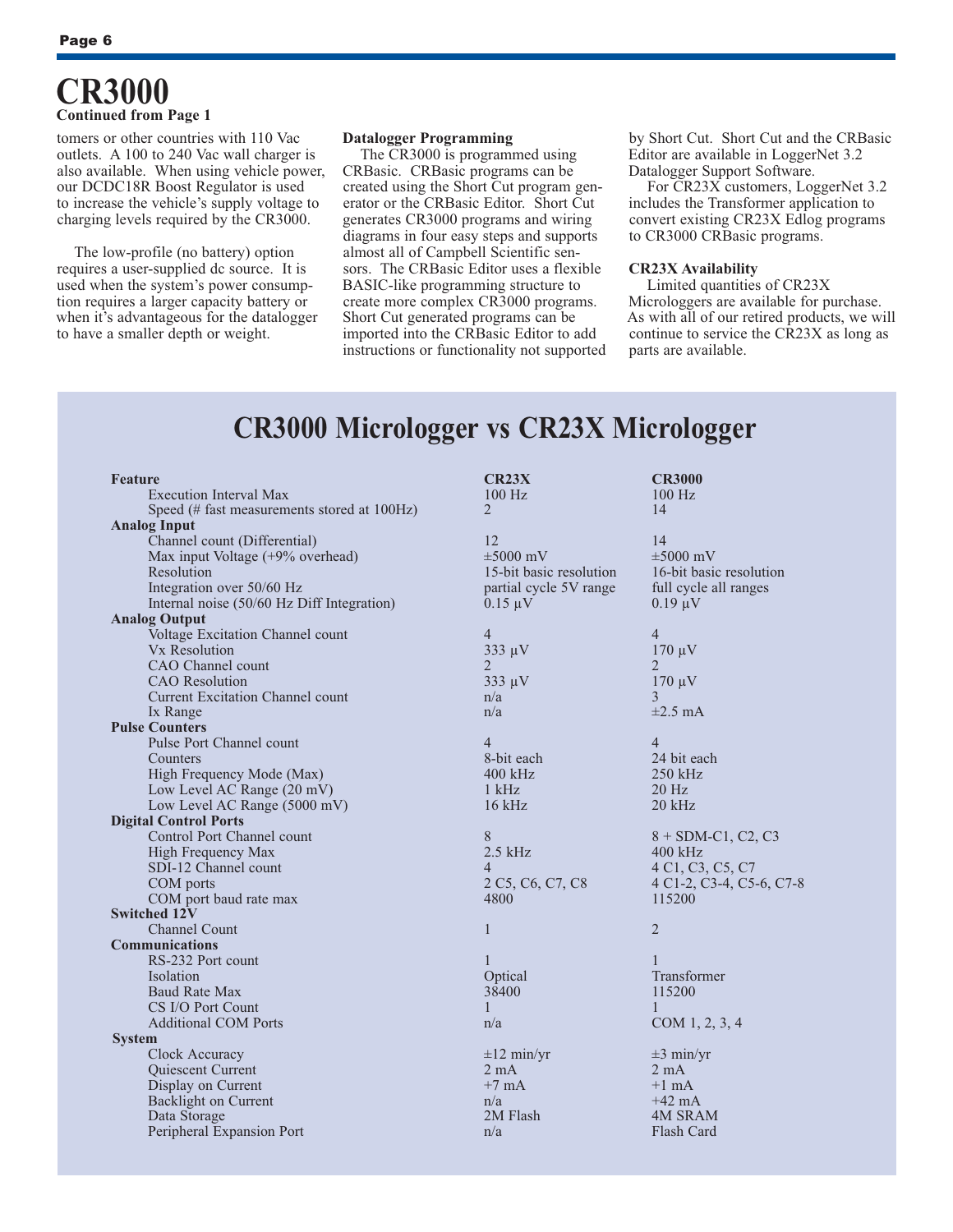### **Solar Panel and Regulator**

Campbell Scientific has replaced the MSX-series solar panels with the SP-series solar panels. The SP10 and SP20 connect to the voltage regulator integrated into a PS100, CH100, or the rechargeable base of a CR5000, CR3000, CR23X, and CR7 datalogger. The SP10R and SP20R contain an on-board regulator allowing them to connect directly to a user-supplied external battery.

A Morningstar SunSaver regulator is available as an option for the SP65. This regulator is shipped with a 15 foot cable for connecting to a user-supplied battery and a mounting bracket for attaching to an enclosure backplate; the SunSaver regulator must be housed in an environmental enclosure. Two SP65 solar panels may be connected to a single regulator to provide 130 Watts of power.



Western Weather Group, LLC of Chico has recently signed as Campbell Scientific's sales representative for California, serving weather and agricultural applications. The Western Weather Group team is comprised of a group of highly skilled meteorologists and physical scientists. Many of WWG's team members have worked together for over 20 years in the field of meteorology, providing weather forecasting and Campbell Scientific weather monitoring systems for industrial applications and California farmers. Western Weather Group specializes in microscale site-specific weather forecasts, crop pest and disease forecasts, evapotranspiration forecasts and installation, maintenance and calibration services.



*As part of the ongoing commitment to providing service and support across Europe, Campbell Scientific Ltd. opened a new satellite office in Germany in March of 2005. The new office is led by Jens Lamping, Ph.D. (Earth Science, Durham University) in Bremen, North Germany. Paul Campbell (left) and Jens Lamping are pictured above.* 

### **CD295 DataView II Display supports our CR200-series Dataloggers**

Two DataView Displays, manufactured by Campbell Scientific Australia, are now available. The CD294 DataView Display supports our mixed-array dataloggers, and the CD295 DataView II Display supports our CR200-series dataloggers. Both DataView displays are two-line, 32-character LCDs that show one real-time value, a description, and units. They are typically mounted in an enclosure lid, which allows customers to view the datalogger's data on-site without opening the enclosure.

Customers can enter descriptions, choose units, and specify the data that will be displayed. Up to 18 input locations can be specified for the CD294, and up to 30 public variables can be specified for the CD295. Two buttons are provided for scrolling through the data.

### **RTMC 2.0 now shipping**

RTMC 2.0 has more polished components, zoom capabilities on graphs, auto-tabbing for dynamic displays, and a floating toolbox. RTMC forms can be displayed on the same or remote PCs. Forms can be fed into the RTMC Web Server for "on-the-fly" html displays. Version 2.0 can import forms created in earlier versions.